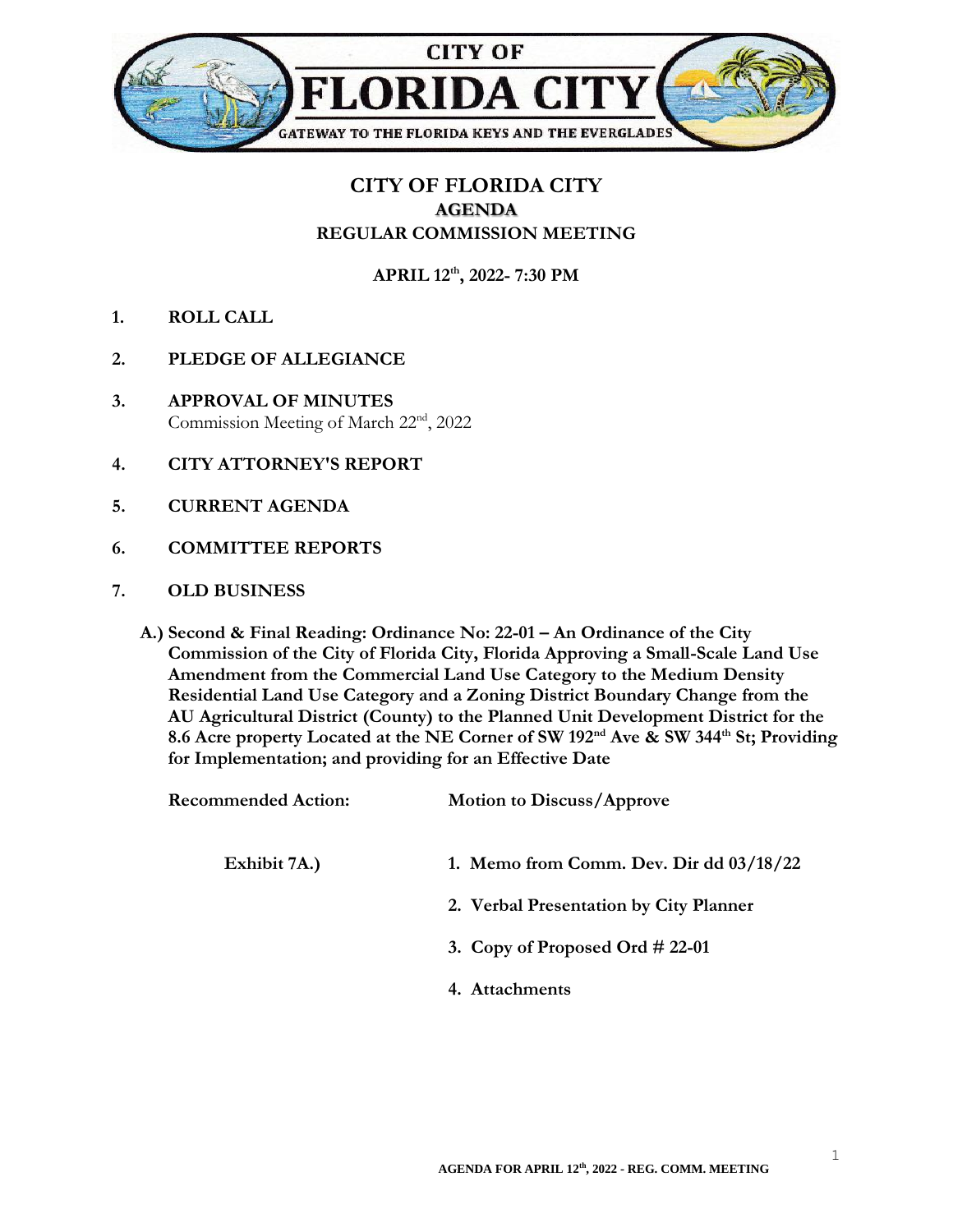**B.) Second & Final Reading: Ordinance No: 22-02 – An Ordinance of the City Commission of the City of Florida City, Florida Approving a Zoning District Boundary Change from the RS-3 Single Family Residential District to the C-1 Neighborhood Commercial District for the 0.8 Acre Property Located at 932 West Palm Drive; Providing for Implementation; and providing for an Effective Date**

| <b>Recommended Action:</b> | <b>Motion to Discuss/Approve</b>          |
|----------------------------|-------------------------------------------|
| Exhibit 7B.)               | 1. Memo from Comm. Dev. Dir dd $03/18/22$ |
|                            | 2. Verbal Presentation by City Planner    |
|                            | 3. Copy of Proposed Ord $\#$ 22-02        |
|                            | 4. Attachments                            |

**C.) First Reading: Ordinance No: 22-03: An Ordinance of the City Commission of the City of Florida City, Florida, Approving A Zoning District Boundary Change from the I Light Industrial District to the Transit oriented Development District for the 14.2 Acre Property Located at the SW Corner of West Palm Drive and South Krome Avenue; Providing for Implementation; And Providing for An Effective date**

| <b>Recommended Action:</b> | <b>Motion to Discuss/Approve</b>            |
|----------------------------|---------------------------------------------|
| Exhibit 7C.)               | 1. Memo from Comm. Dev. Dir. $dd\,03/18/22$ |
|                            | 2. Verbal Presentation by City Planner      |
|                            | 3. Copy of Proposed Ord $\#$ 22-03          |
|                            | 4. Attachments                              |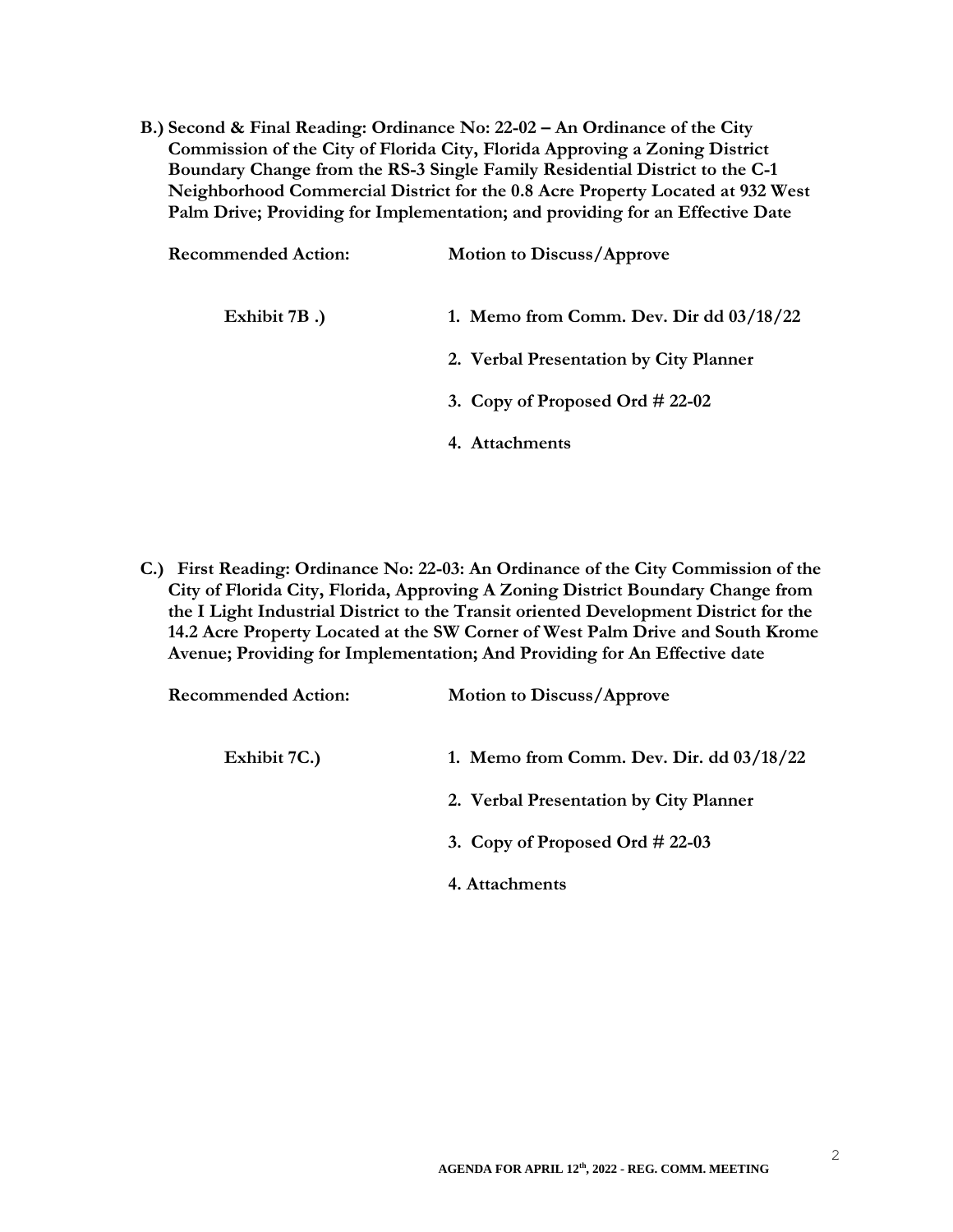- **8. NEW BUSINESS**
	- **A.) Resolution No: 22-16- A Resolution of the City Commission of the City of Florida City, Florida, Amending the Fee Schedule for Matters, Tasks and Services Pertaining to the Administration and Enforcement of the Florida Building Code; Providing Incorporation of Recitals, providing for Repeal of Conflicting Resolutions and Fee Schedules, Providing for Posting of the Schedule of Fees and Charges, and Providing for An Effective date**

| <b>Recommended Action:</b> | <b>Motion to Discuss/Approve</b>          |
|----------------------------|-------------------------------------------|
| Exhibit 8A.)               | 1. Verbal Presentation by Dir. Comm. Dev. |
|                            | 2. Copy of Proposed Reso $\#$ 22-16       |

B.) **Resolution No: 22-17- A Resolution of the City Commission of the City of Florida City, Florida, Approving The Final Plat of "Hadley Place", A Subdivision for Two Parcels with Folio Numbers: 16-7825-000-0050 & 16-7825-000-0060, Located Approximately 700 Ft West of the Intersection of SW 11th St (SW 356th St) With SW 7 th Ave, Florida City, Fl**

| <b>Recommended Action:</b> | <b>Motion to Discuss/Approve</b>        |
|----------------------------|-----------------------------------------|
| Exhibit 8B.)               | 1. Memo from City Engineer dd 03/29/22  |
|                            | 2. Verbal Presentation by City Engineer |
|                            | 3. Copy of Proposed Reso # 22-17        |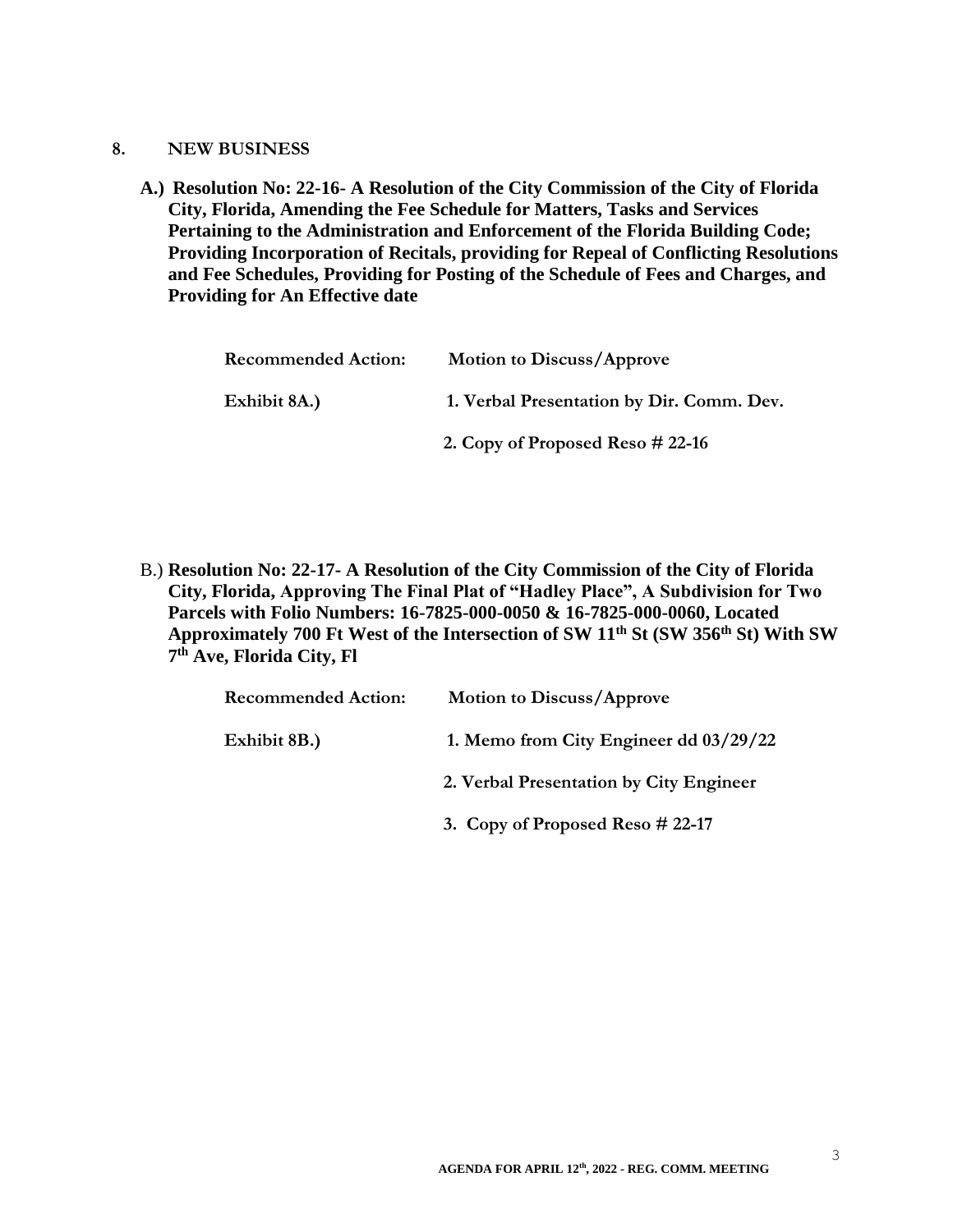**C.) Resolution No: 22-18- A Resolution of the City Commission of the City of Florida City, Florida, Authorizing the Purchase of One 2022 Ford Interceptor SUV Marked Vehicle and One 2022 Ford Transit-350 Van from Bartow Ford in the Amount of \$107,008.31; Providing for an Effective Date**

| <b>Recommended Action:</b> | <b>Motion to Discuss/Approve</b>                               |
|----------------------------|----------------------------------------------------------------|
| Exhibit 8C.)               | 1. Memo from Chief P. Taylor dd $04/04/22$                     |
|                            | 2. Verbal Presentation by E. Simpson-Adm. Aide<br>to the Chief |
|                            | 3. Copy of Proposed Reso $\#$ 22-18                            |
|                            | 4. Attachments                                                 |

## **D.) Public Hearing: Fair Housing Workshop**

| <b>Recommended Action:</b> | <b>Motion to Discuss</b>            |
|----------------------------|-------------------------------------|
| Exhibit 8D.)               | 1. Advertisement                    |
|                            | 2. Verbal Presentation by Bud Clark |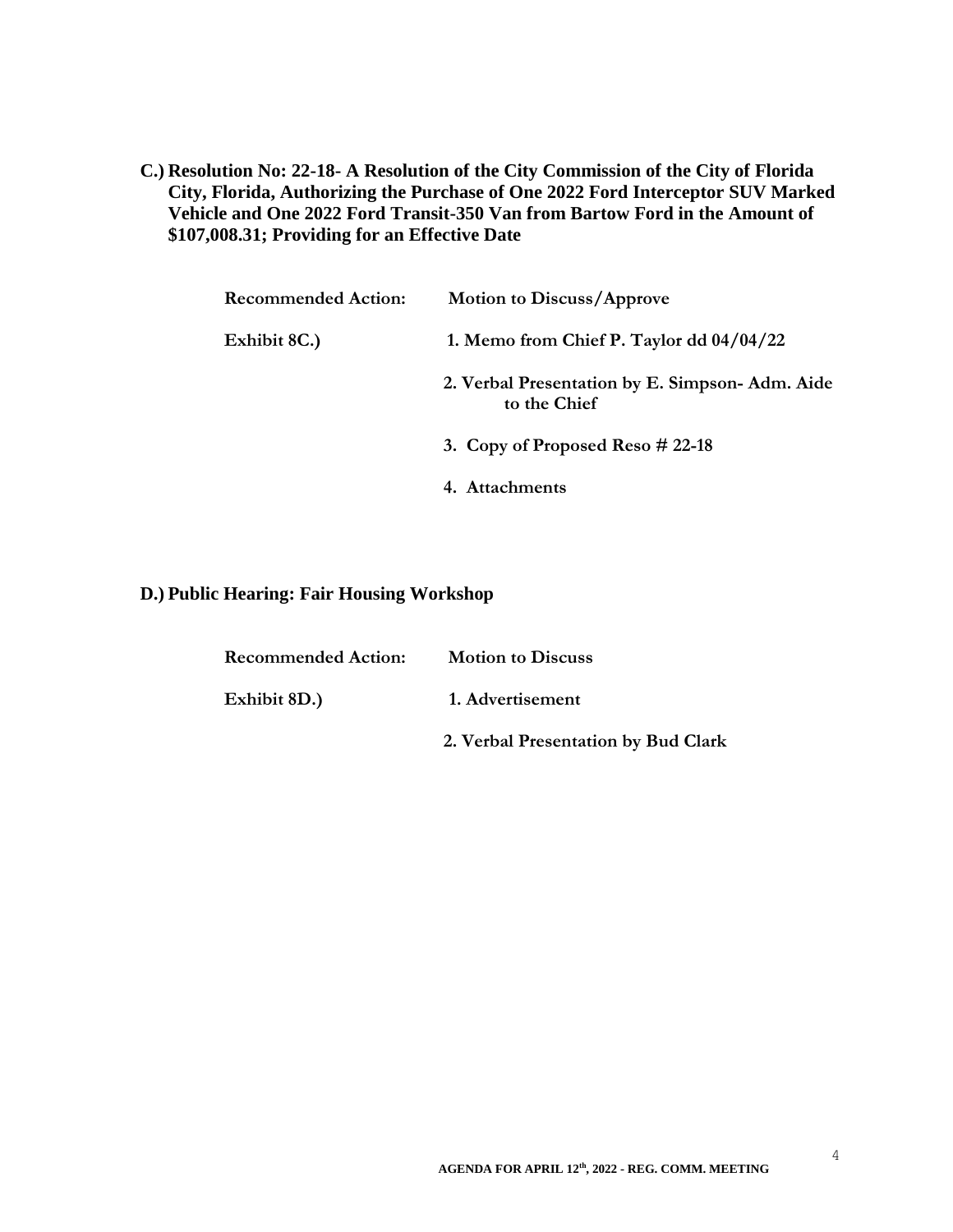**E.) Resolution No: 22-20- A Resolution of the City Commission of the City of Florida City, Florida, Authorizing Amendment 5 to the Contract Between the City of Florida City and CES Construction, LLC dated May 23rd, 2019 Concerning the Florida City Projects4-5-6-8-9-14 & 15 Pump Station Improvements/Refurbishment/SCADA Technology/Valve Replacement; Modifying the Contract Schedule of Values and Reallocating Available Funds Within the Contract to the Contingency Pay Item ;Extending the Contract Time; Providing for Authorization; Providing for an Effective Date**

| <b>Recommended Action:</b> | <b>Motion to Discuss/Approve</b>        |
|----------------------------|-----------------------------------------|
| Exhibit 8E.)               | 1. Letter from CES dd $03/25/22$        |
|                            | 2. Verbal Presentation by City Engineer |
|                            | 3. Copy of Proposed Reso $\#$ 22-20     |
|                            | 4. Attachments                          |

F.) **Resolution No: 22-21- A Resolution of the City Commission of the City of Florida City, Florida, Authorizing The expenditure of Funds in the amount of \$165,591.00 from the Fiscal Year 2021/2022 Budget for the preparation of the Sanitary Sewer Evaluation Survey-Cycle III- Phase 1-Smoke Test of Gravity Systems of 11 Florida City Pump Stations in Accordance with Miami-Dade County Code Section 24-42.2 (1), 42.2 (3), ( C), (I); Providing for Authorization; Providing for an Effective Date**

| <b>Motion to Discuss/Approve</b>        |
|-----------------------------------------|
| 1. Memo from Edel Villar, Super         |
| 2. Verbal Presentation by City Engineer |
|                                         |

 **3. Copy of Proposed Reso # 22-21**